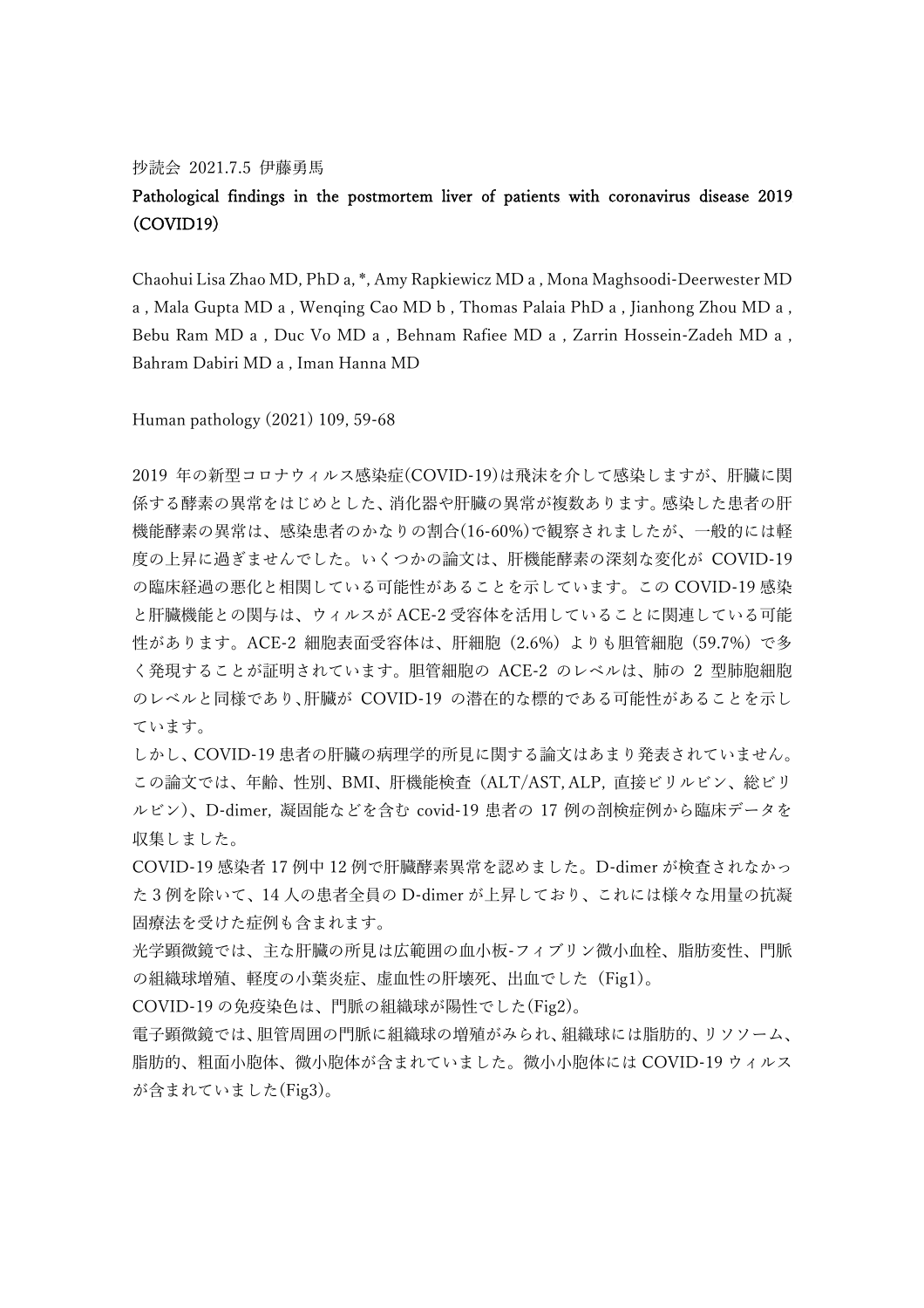Take home message

・COVID-19 患者では肝機能酵素も上昇する。

・COVID-19 患者の肝臓では肝臓の類洞、中心静脈、門脈に大量のフィブリン血栓がみら れる。

・門脈周囲には組織球の増殖がみられ、COVID-19 ウィルスが存在している。

B C D

(A) Platelet-fibrin thrombi are present in the sinusoidal spaces and central vein (H&E,  $\times$  400). Macrovesicular and microvesicular steatoses are also demonstrated. (B) Platelet-fibrin thrombus is present in the portal vein (H&E,  $\times$  200). (C) Burr cells are appreciated in the sinusoid with macrovesicular and microvesicular steatosis in adjacent hepatic cells (H&E,  $\times$ 400). (D) Platelet-fibrin microthrombi in the sinusoid are positive for CD61 IHC stain  $(\times 400)$ . (E) Megakaryocytes (arrows) were seen in the sinusoid  $(\times 400)$ . (F) Steatosis (H&E,  $\times$ 100).

## Fig.1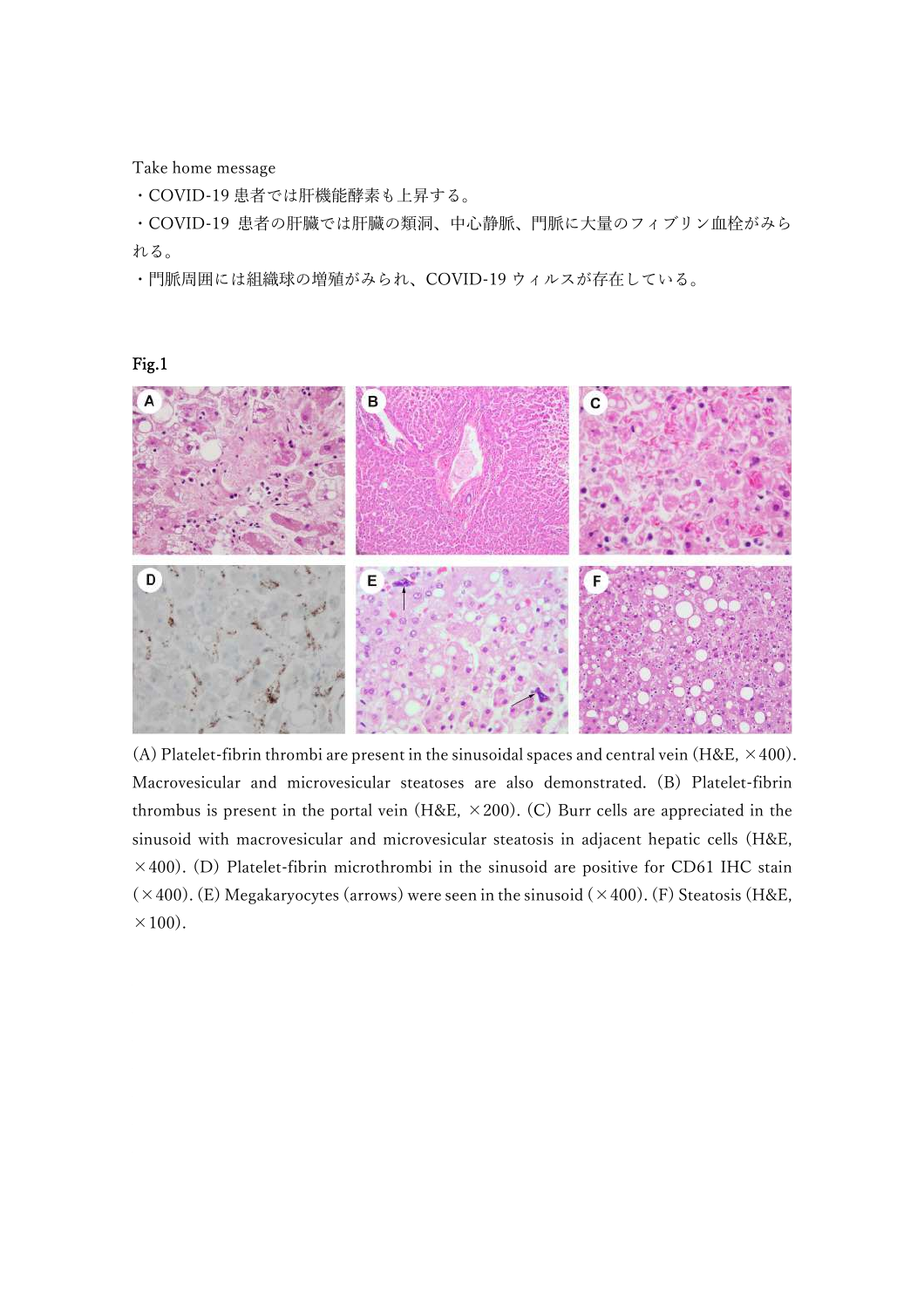



Histiocytic hyperplasia in the portal tract. (A) There is significant histiocytic proliferation in the portal tract with vacuolated changes in the cytoplasm of histiocytes (black arrow; H&E,  $\times$  600). (B) CD68 stain confirms histiocytic hyperplasia ( $\times$  600). (C) and (D): These vacuolated histiocytes are positive for COVID-19 IHC stain  $(\times 600)$ .